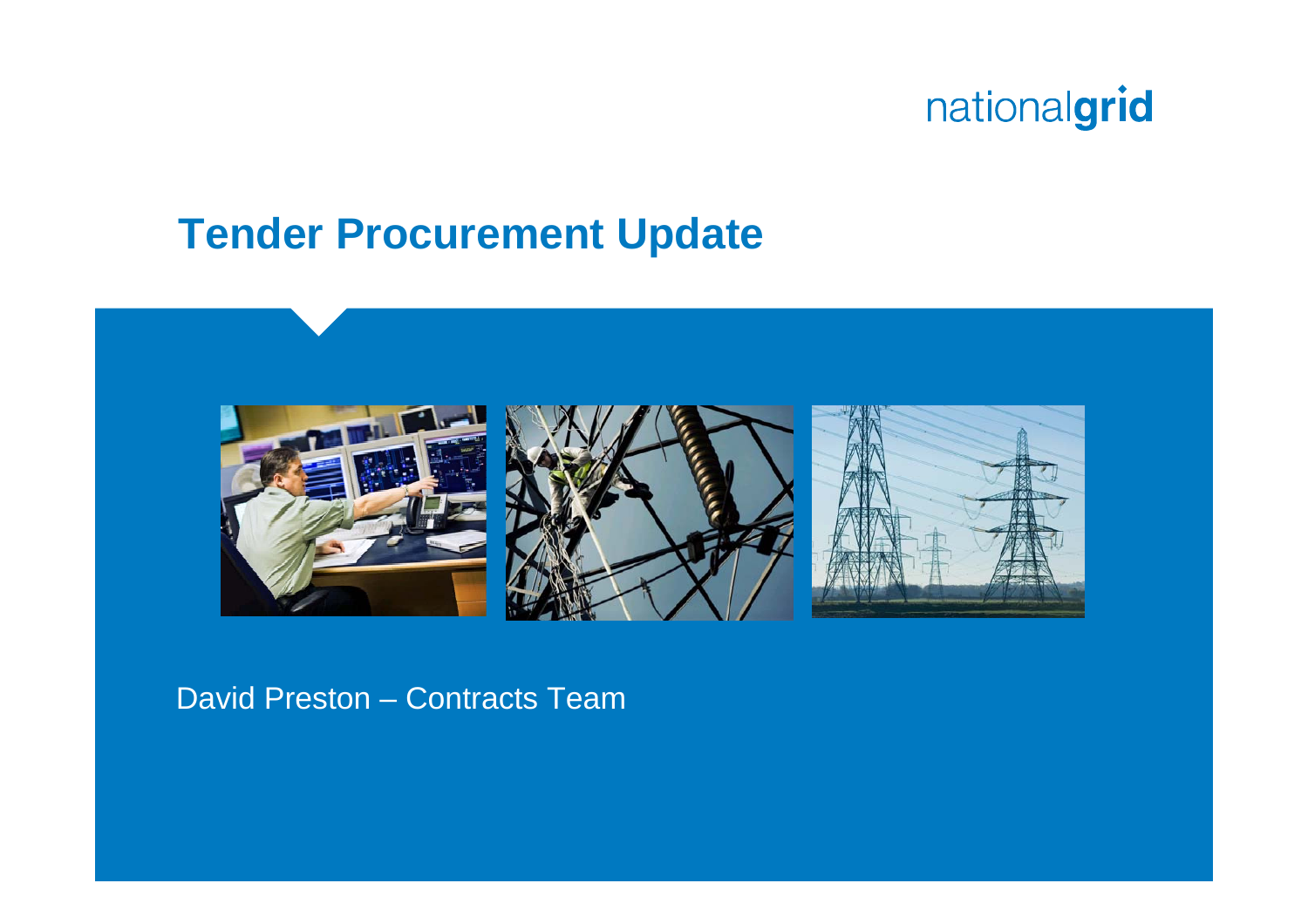### **Constraint Management Tenders**

- F. Voltage Management Tenders
	- **South East:** Six parties participated over two tenders and three parties participated in a further localised tender
		- **June to September** Contract agreed with Damhead Creek for combined frequency response and voltage management
		- **August** Additional localised requirement. Contracts agreed at Grain
	- **East Anglia: Bilateral negotiations** 
		- **July** No contracts agreed
		- October to November Under negotiation
	- **Scotland:** Bilateral contract with Longannet
		- **August to September** Contracts agreed
	- **South (Central):** Bilateral contract with Didcot
		- **October**  Contracts agreed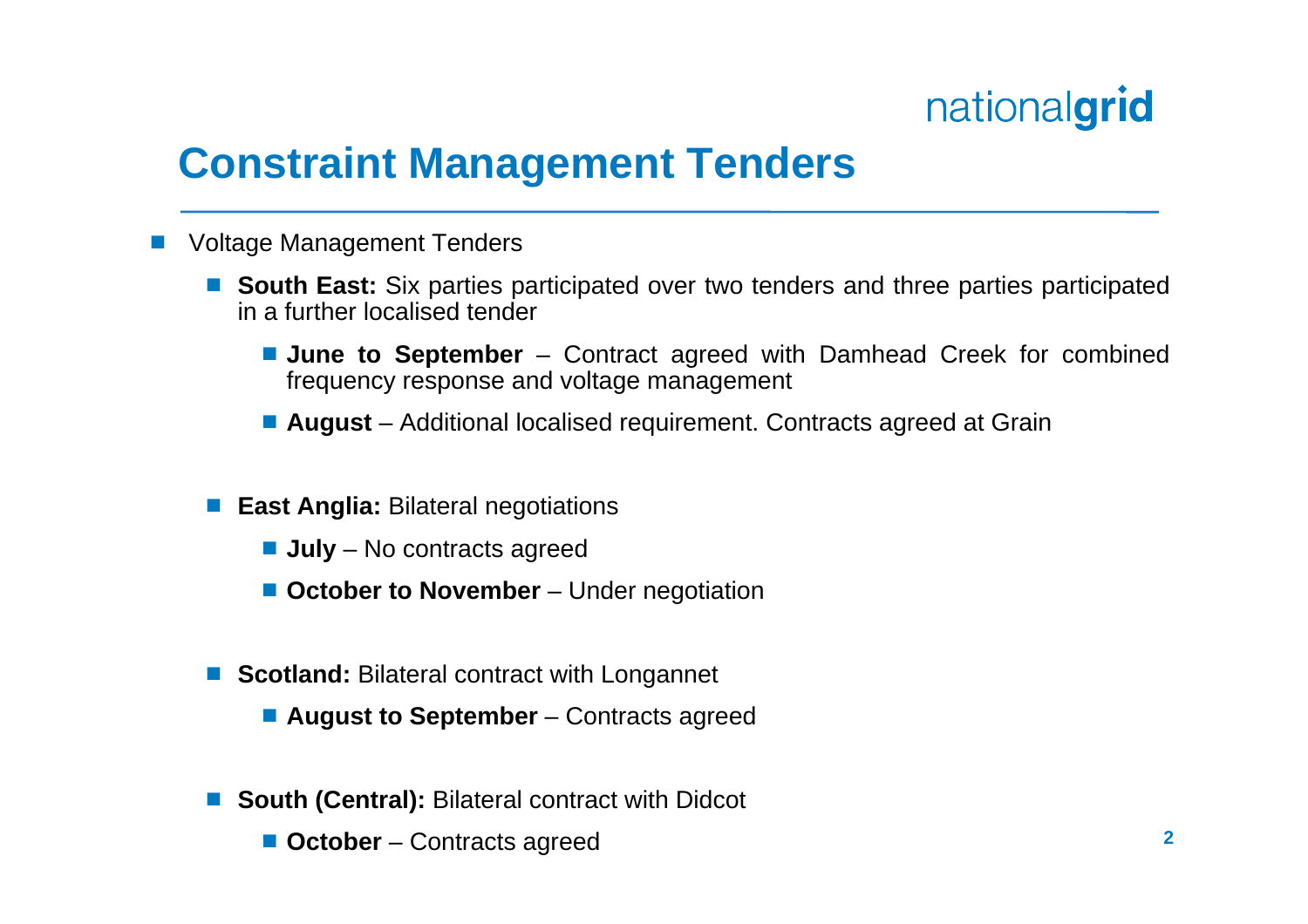#### **Contracted STOR Position**



- p. Current requirements: ~2300MW for seasons 8.5 to 8.6. Year 9 requirement currently being reviewed.
- $\overline{\mathbb{R}}$  Strong volumes of Premium Flexible on contract for Winter 2014 representing opportunity to prove concept
- p. Single electronic tender solution for TR25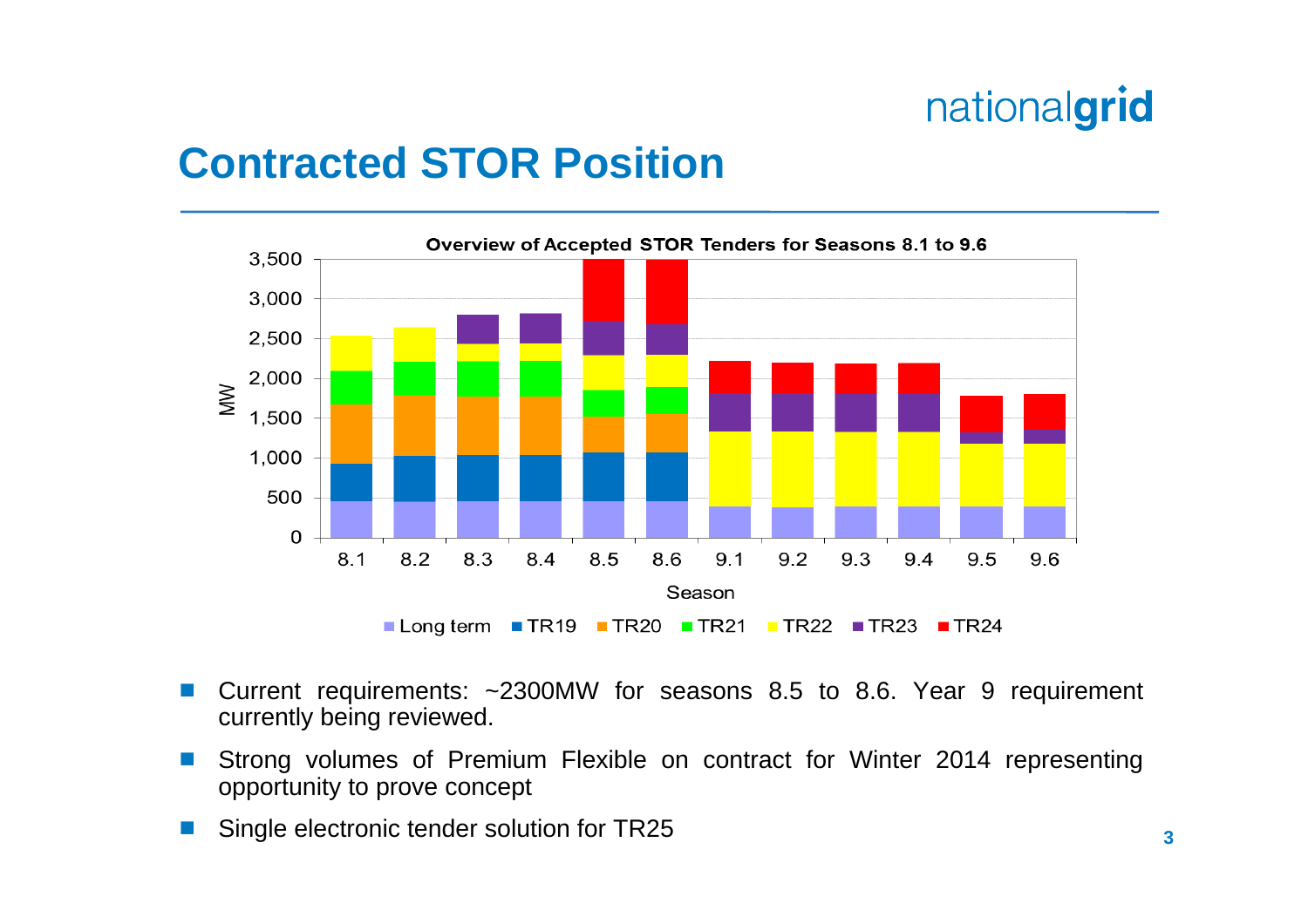#### **Former & Current Fast Reserve Contracts – day time**



- m, Wider review of reserve holdings is currently focusing on the optimisation of Fast Reserve across firm and optional sources
- m, November tender results imminent
- F Tender opportunities remain available
- F NBM trial successfully completed. Additional trials welcomed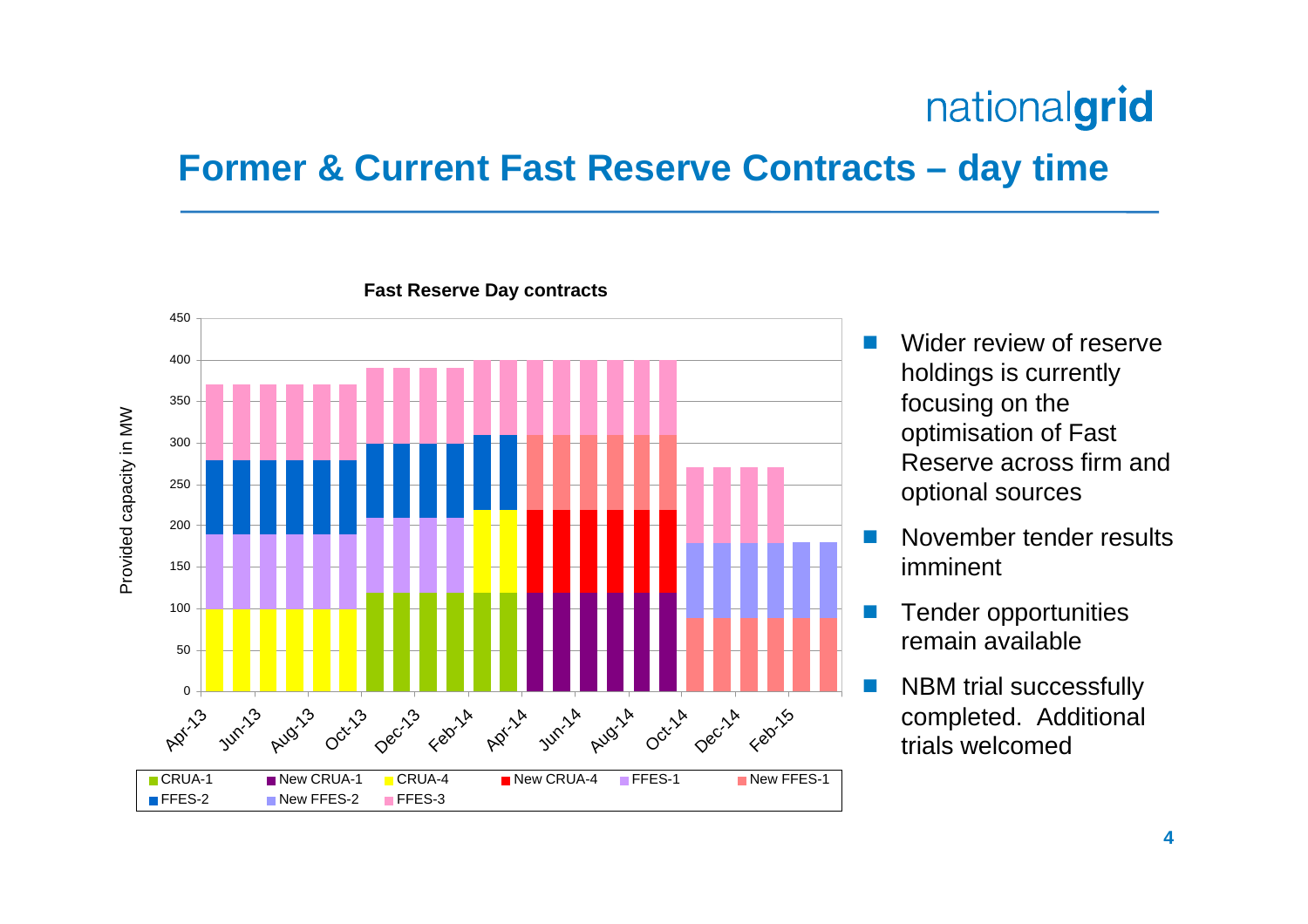#### **Firm Frequency Response**



- $\overline{\mathbb{R}}$ Participation in commercial frequency markets fairly static
- $\overline{\mathbb{R}}$ Opportunity remains, compared to BM alternatives, especially in Secondary
- $\overline{\mathbb{R}}$ Contracting strategy being reviewed – stimulation of FCDM / Secondary Static
- $\overline{\mathbb{R}}$ Upcoming Electronic tender rollout
- $\overline{\mathbb{R}}$ Contact steven.lam@nationalgrid.com re: FFR opportunities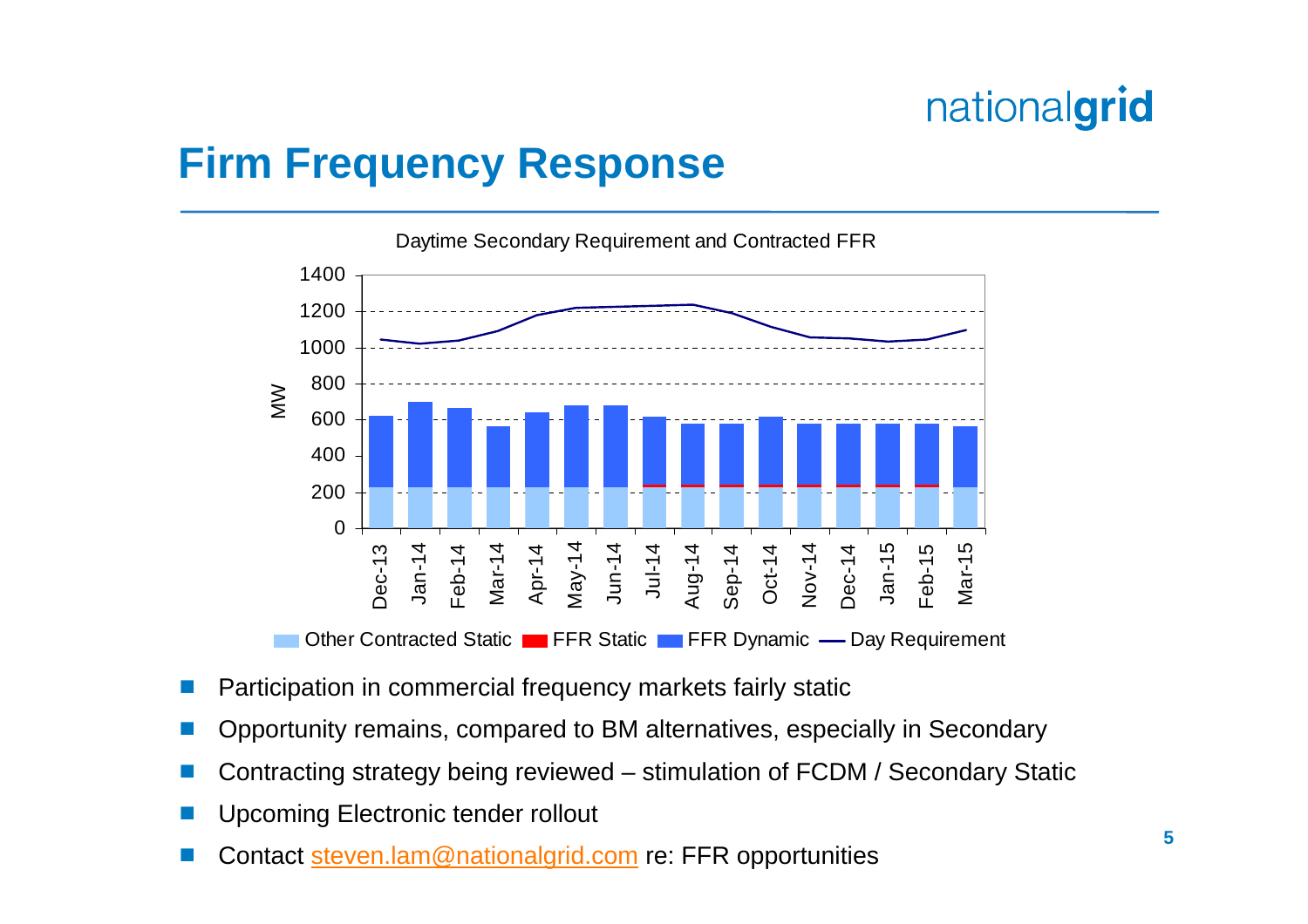## **DSBR & SBR**

Note: Wider DSBR / SBR session this afternoon

#### **DSBR**

- $\left\vert \cdot\right\vert$ 14/15 tender completed
- $\sim$ Contracts awarded for Units representing 319MW across 431 MPANs
- $\vert \cdot \vert$ First 15/16 tender to be opened early next week

#### **SBR**

- **The Second** Precautionary 14/15 tender open during September
- **The State**  8 tenders received from 26 units across 13 sites representing >5GW: Assessments nearing completion
- m. Regulatory governance process ongoing, contract offers imminent subject to finalising volume requirements
- $\sim$ First 15/16 tender to open once 14/15 process completed